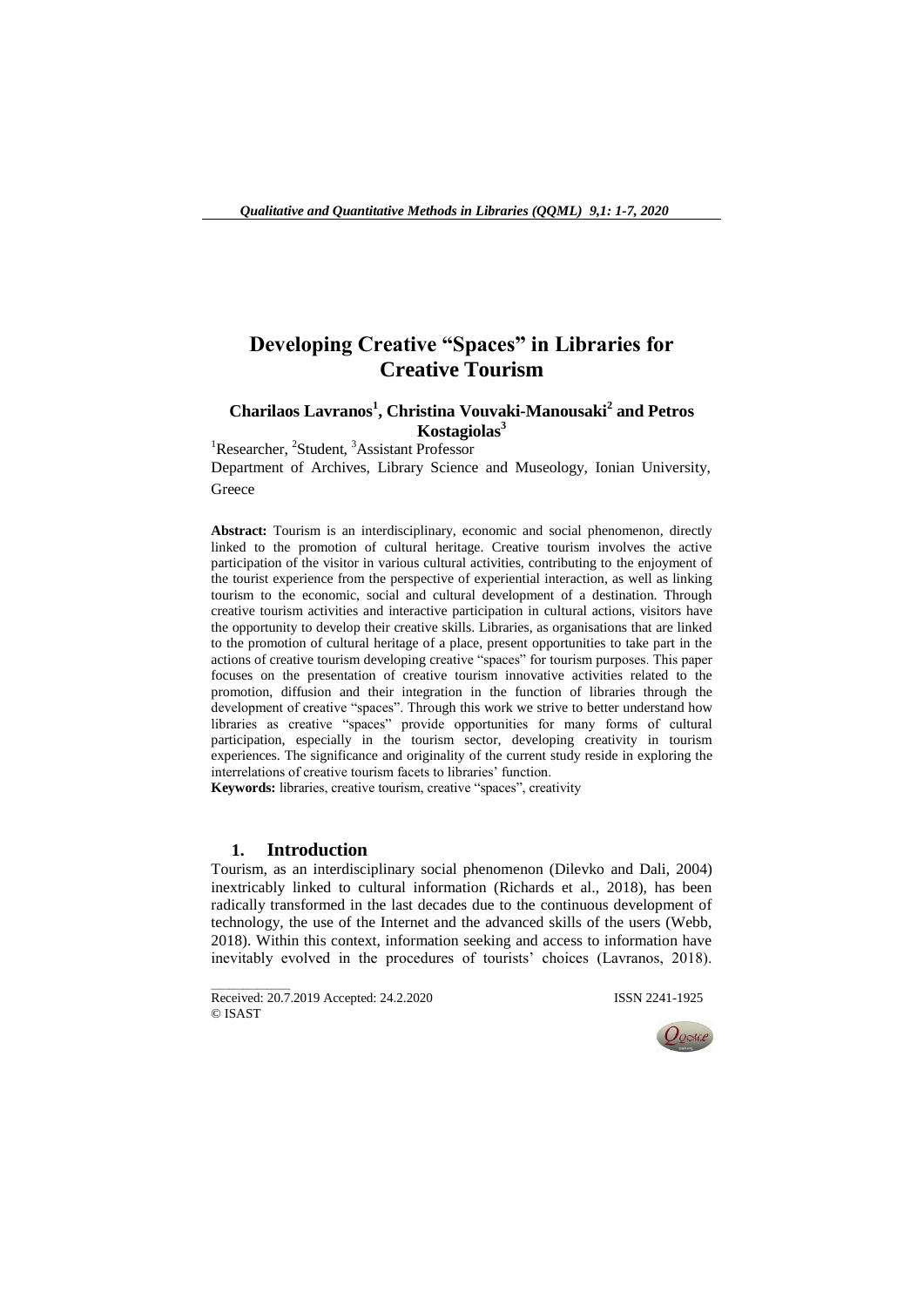#### 2 *Charilaos Lavranos et al*

Tourism context may be defined by provided multiple ways of organizing, decision-making and accomplishing needs based on information literacy expertise people have gained. Globalisation, higher incomes, and better education lead to people probing new horizons and gaining new experiences by traveling around the world (Tosic and Lazarevic, 2010). All that leads to the astonishingly increase of the tourism options and needs (Gretzel and Jamal, 2009).

Therefore, innovation is unavoidably necessary in tourism models for the creation of sustainable tourism types. The societal recognition of the value of creativity plays the keystone in this procedure (Richards et al., 2018). Creative tourism, as a growing phenomenon of temporary mobility of information literate tourists (Gretzel and Jamal, 2009), promotes visiting and re-visiting destinations aiming at the novel experience and inspiring interaction with local culture (Tan et al., 2013, 2014). However, the question that arises is which institution could bear the organisation of authentic local and cultural events? An answer could be given by the cardinal goals of information centers; who disseminates and safeguards cultural information and knowledge better than libraries?

It is more than evident that libraries have an important role in the perspective of creative tourism. The advances in information research and access through technology have also influenced and changed libraries in the 21st century (Kostagiolas and Krokidi, 2008). In that respect, the enrichment of a library "space" and its potential has been enhanced. The development of creative "spaces" as a natural evolution of the relationship between information sharing and the public leads to new challenges and new environments (Johnson, 2016). As a result of the economic crisis and although, libraries faced severe problems and financial downturn, the need for innovation was reinforced both to support the library and to support the local community (Kostagiolas et al., 2011).

Social and community cohesion impacts of human activities, for example arts, is already argued to support creativity and culture and their place-creating and spatial dimensions for economic development objectives (Evans, 2015). An achievable opportunity in our contemporary societies is by joining libraries" world and cosmopolitanism. More specially, libraries as information providers maintain their educational role while also supporting and enhancing the cultural experience of tourists and locals by uniting them in a creative "space" (Tosic and Lazarevic, 2010).

This paper aims to explore libraries' creative "spaces" potentials through the perspective of creative tourism. It highlights the documentation need for the beneficial exploitation and connection between the tourism industry and libraries by pinpointing the relevant conceptual notions they both follow and share. It is argued that libraries as pioneers of the diffusion of cultural heritage have a very important role to play in the creative tourism industry that has been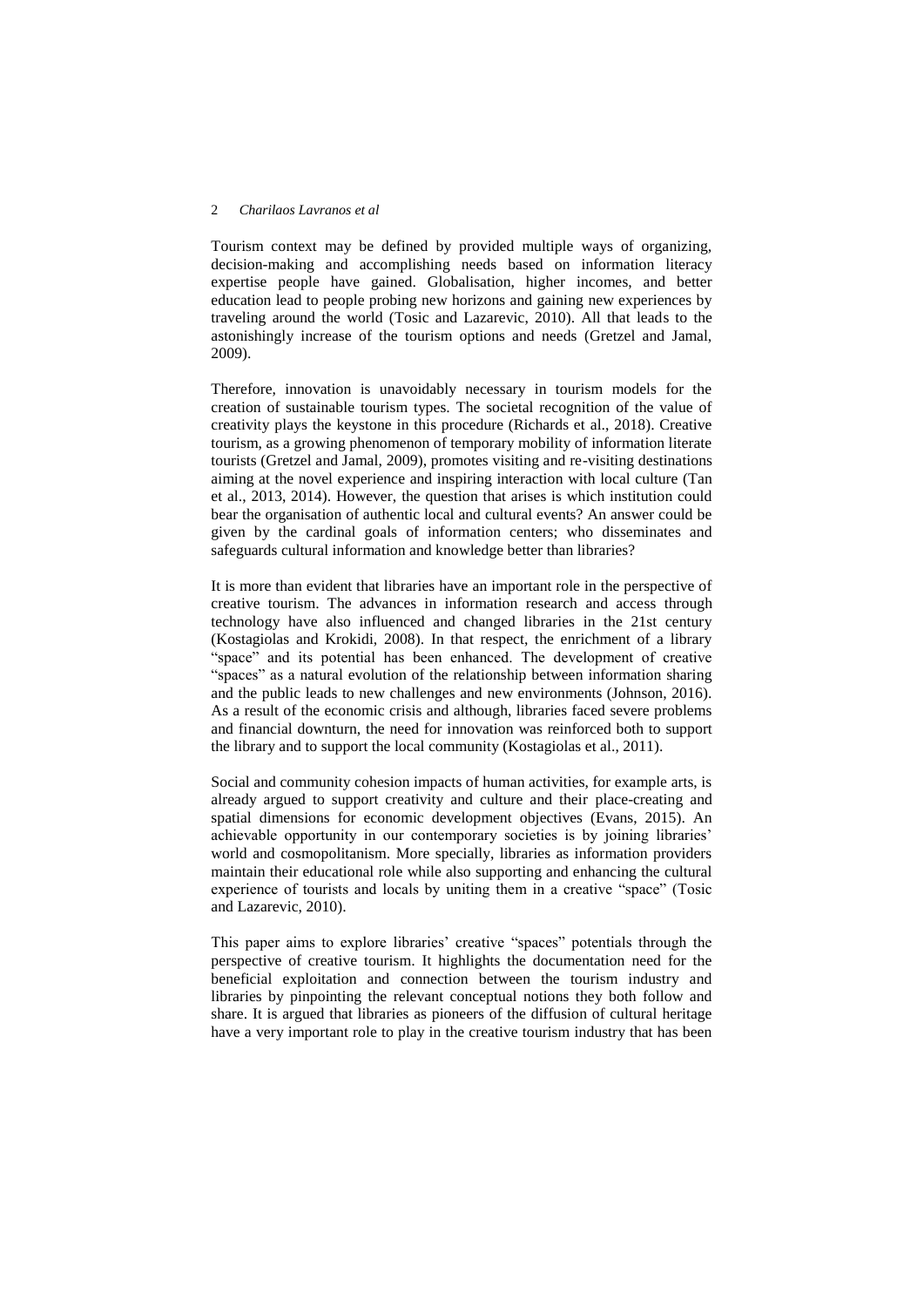shaped in recent years. Three parts are structured to present the background knowledge of the relationship between creative tourism and libraries, libraries as "spaces" for creative tourism based on five relevant key concepts, as well as a proposal through paradigms of creative tourism and libraries found in the literature. At the conclusion section, the subject is summarised and the need for further research strategies, such as empirical evidence, qualitative and quantitative research on the on the field of creative tourism and libraries is mentioned.

## **2. Creative tourism and libraries**

As mentioned in the introduction, libraries as information centers have been radically affected by technological and social changes in the 21st century (Lavranos, 2018). Their pivotal role in community and social networking (Boyle et al., 2014) and their offer in the formatting of information behavior and information literacy skills have been studied a lot over the last years (Tokić, 2014). At the same point, it is recognised that the economic crisis affects many societies worldwide and as result in their libraries (Kostagiolas et al, 2011). All these aspects elaborate the library-based environment of the postmodern civilisation.

In this perspective, communities comprehended the value of the provided services by the library, such as free information and knowledge dissemination, audiovisual material and much more (Lavranos, 2018). Therefore, libraries have been given the opportunity to become pioneers in an innovative research framework for maintaining their old services while supporting the enhancement of local economies (Kostagiolas and Krokidi, 2008). Promotion of tourism in a library's "space" by using trustworthy information and services is one of these enhancing methods. Libraries reflecting the sociocultural and technological evolution of our times have acquired places much wider than a "space" (Johnson, 2016).

The multidimensional approach of library's "space" should include libraries as learning and virtual "spaces" (Johnson, 2016), as well as digital safe, thinking, and social "spaces" (Boyle et al., 2014), even as open plan "spaces" (Evans, 2015). More importantly, libraries can help to the innovative dissemination of knowledge; can stimulate individuals by being creative "spaces". Creative "spaces" can be seen both as a concept and as a library's function (Webb, 2018). The novel functions of libraries" "space" require flexibility and activityoriented planning (Boyes, 2017).

Creative "spaces" in libraries are both conventional and digital "spaces" that aim at promoting and restructuring information to create new knowledge (Johnson, 2016). In 2017, the State Library of Queensland in Australia published the *Creative Spaces Impact Framework* in order to reinforce the development of libraries. Eight factors were set as criteria for the assessment of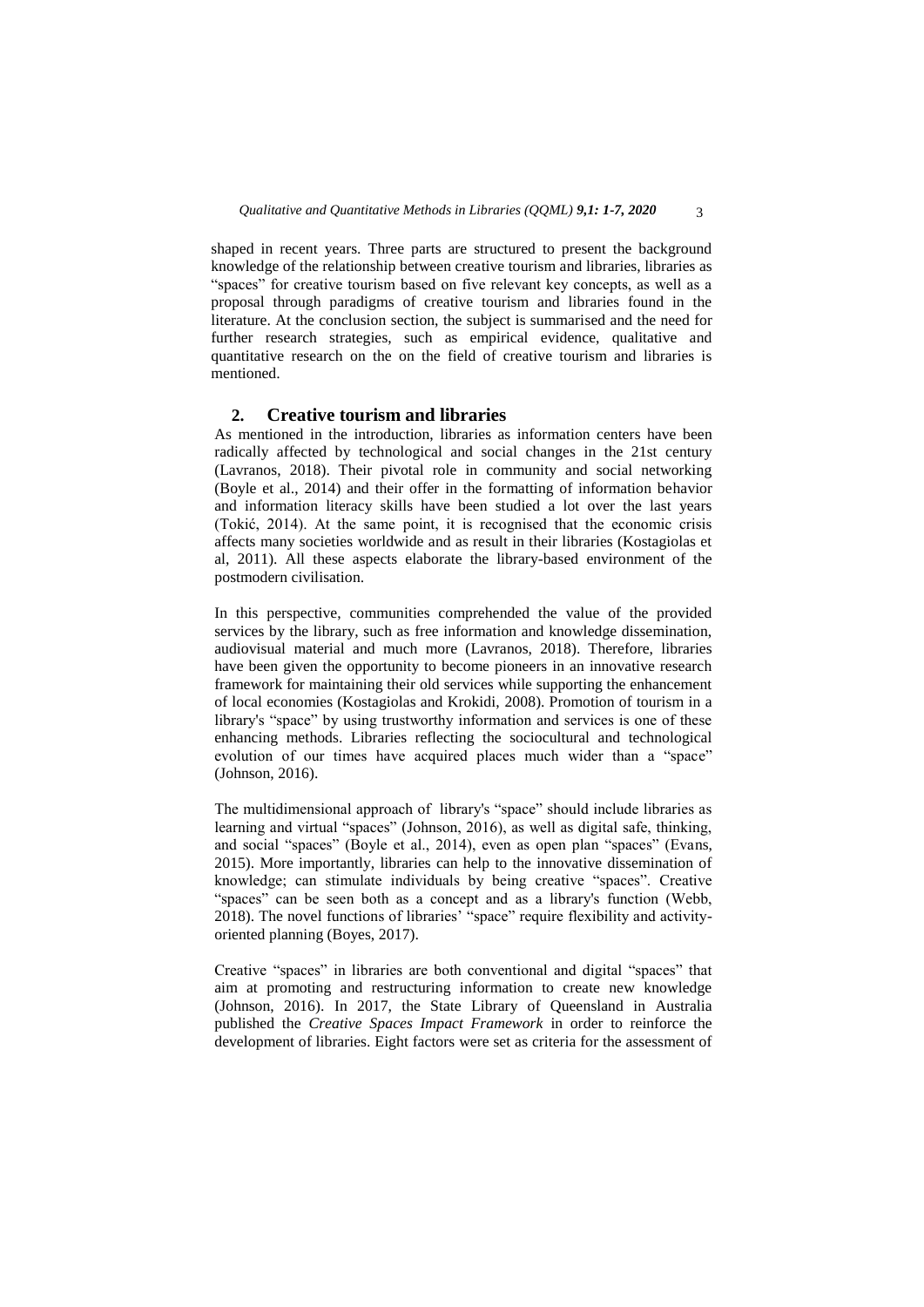#### 4 *Charilaos Lavranos et al*

creative spaces: i. accessing resources, ii. idea building, iii. civic engagement, iv. community development, v. cultural participation, vi. health and wellbeing, vii. educational attainment, and viii. economic productivity criterion (Boyes, 2017). In this respect, creative "spaces" within libraries have a very important role to play in developing synergies between different factors to promote the economy, social well-being and the active participation of the world's citizens.

In the past, libraries' services and functions were unquestionably treaded in a very spacial-limited perspective. An example on this could be an IFLA Conference presentation of 1993, *Newspaper Interlending*, by Bergmann (1996) who talked about promoting library tourism to conserve the most vulnerable material such as newspapers not being worn through the process of interlibrary loan. Coming back to the current landscape for libraries and tourism, it has been analysed that changes under the influence of new inexpensive technologies and capabilities (Webb, 2018) are now offered for exploitation. New challenges have already arisen for both local users and nonresidents patrons of libraries (Ross, 2011).

Creative tourism, as an outcome of cultural tourism, is closely linked to cultural information and authentic local interaction (Richards et al., 2018). There are several ways of considering this category of tourism: i. from a cultural point of view, for the promotion of cultural goods, ii. from an educational perspective, for the exploration of national and local values, iii. from an economic point of view, for the support the local economy, and iv. from a social perspective, for the active interaction and meeting of the participants' needs and expectations.

Having all these into consideration, it surfaces that creative "spaces" of libraries and creative tourism are sharing several conceptual approaches. Being within this view five key-ideas of significant importance can be presented. These theoretical perceptions are: i. the notion of participation and interaction, ii. the idea of sharing, iii. the concept of educational potential, iv. the economic asset, and v. the care for the participants' wellbeing. In the next part, it is presented some paradigms of the join between libraries as space for creative tourism based on the existing literature.

## **3. The library as a "space" for creative tourism**

Creative library "spaces" and creative tourism theory can be bridged through the common key-concepts as we have seen above. In practice, paradigms from the relevant literature are presenting interesting examples of the suggested cooperation.

As it has been forecasted previously, a library always was a tourist sightseeing and visiting option (Tosic and Lazarevic, 2010). The reasons why tourists could decide to choose a library as their destination point, could be either for the study of rare material or thanks to the free provision of services such as printers,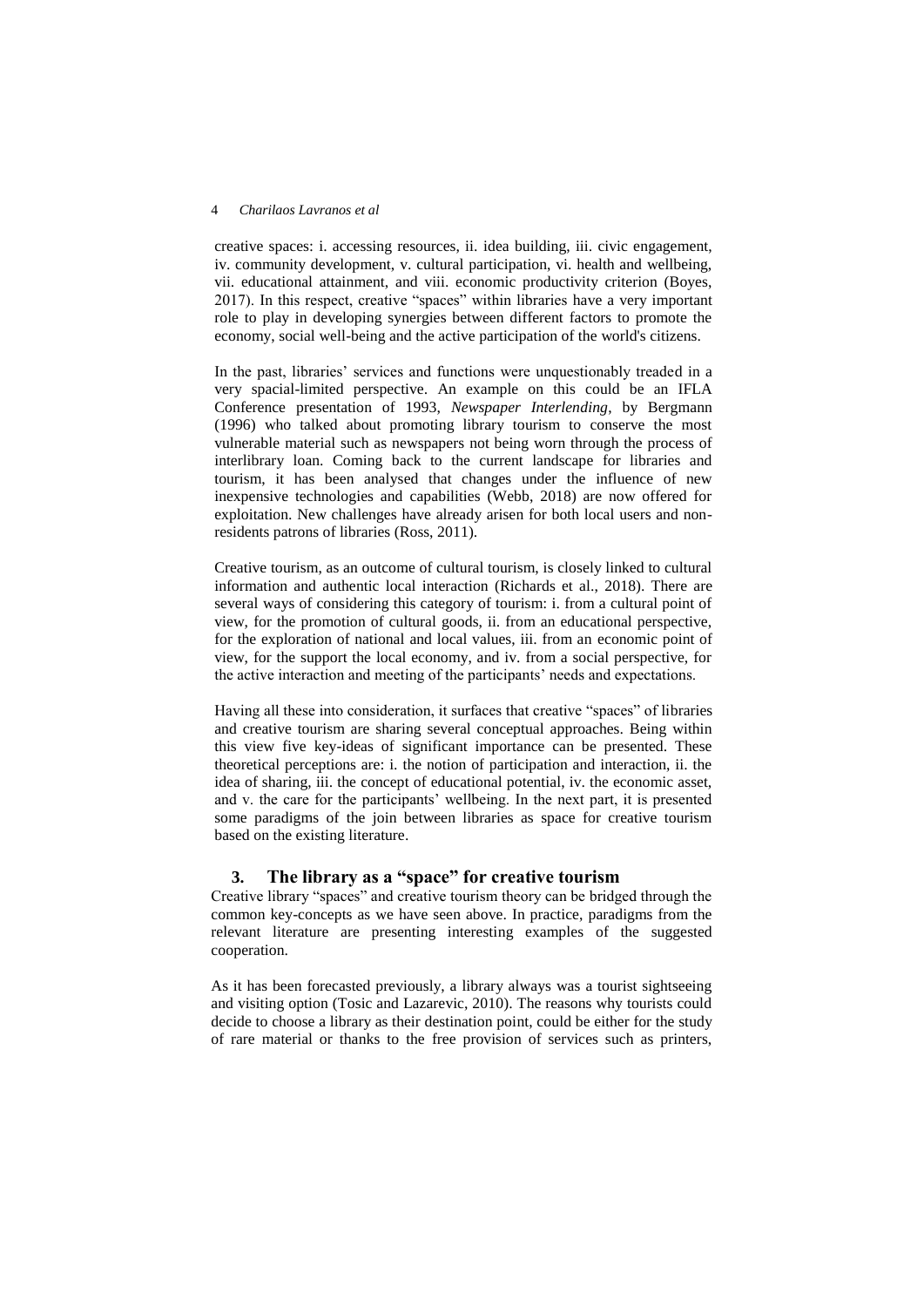internet, and audiovisual material (Bergmann, 1996). Another point of interest was pure as an architectural and cultural heritage attraction (Tokić, 2014). However, the establishment of creative "spaces" and the implementation of novel activity-oriented programmes augment the loose relationship between libraries and tourism.

The collaboration between information centers and libraries is aiming to reinforce the innovative library "spaces" that are available to the local community. At the same point, creative tourists would have the opportunity to participate to the transfer of current and authentic cultural knowledge (Lavranos, 2018). Informal learning and activity-oriented interaction of the participants are the core qualities. According to the relevant literature, at least two types of existing creative "spaces" can be distinguished in libraries.

The first type concerns the conventional physical "space" of the library. Libraries can act as a suitable program organizer that unifies locals and foreigners by providing them the convenient environment (or space) for sharing ideas and values, sharing knowledge, by generating the indigenous experience of the local cultural asset through a learning process (Miedzińska and Tanaś, 2009). A number of similar examples can already be identified in the literature. In 2006, UNESCO"s Creative Cities Network was promoting tango dancing classes as part of Buenos Aires nonmaterial cultural heritage. Additionally, creative programs on visual arts, cooking, weaving and other expressions of human productivity and cultural heritage can be offered by local artists, writers and creators to meet with the tourists exploring intercultural and interactive engagement (UNESCO Creative Cities Network, 2006). The second creative space as shaped by modern reality is the digital space. In creative tourism, the ethos of sharing social networks and blogs remains a central structure of tourism participation experience (Gretzel and Jamal, 2009). The library can offer its own organised digital space to exchange these experiences and opinions from its visitors and local users.

By shaping and promoting one or another type of creative "space" for creative tourism (i.e. conventional or digital) does not require as well the establishment of the other. Each library, depending on its type and the target audience, can choose the direction it would like to follow (Bovero, 2009). In any case, the benefit is twofold as, on the one hand, the creative tourists and the locals through the interaction gain new experience and ideally create new knowledge; on the other hand, the library carries out its main objectives, such as the promotion of culture, and the local economy as well as the prestige of the world.

It is obvious that the achievement of any innovation within the information agencies requires synergy with the local community, cooperation with many actors, consistent behavior and team spirit on the part of the library as well as long-term planning (Kostagiolas et al., 2009). All types of libraries have met the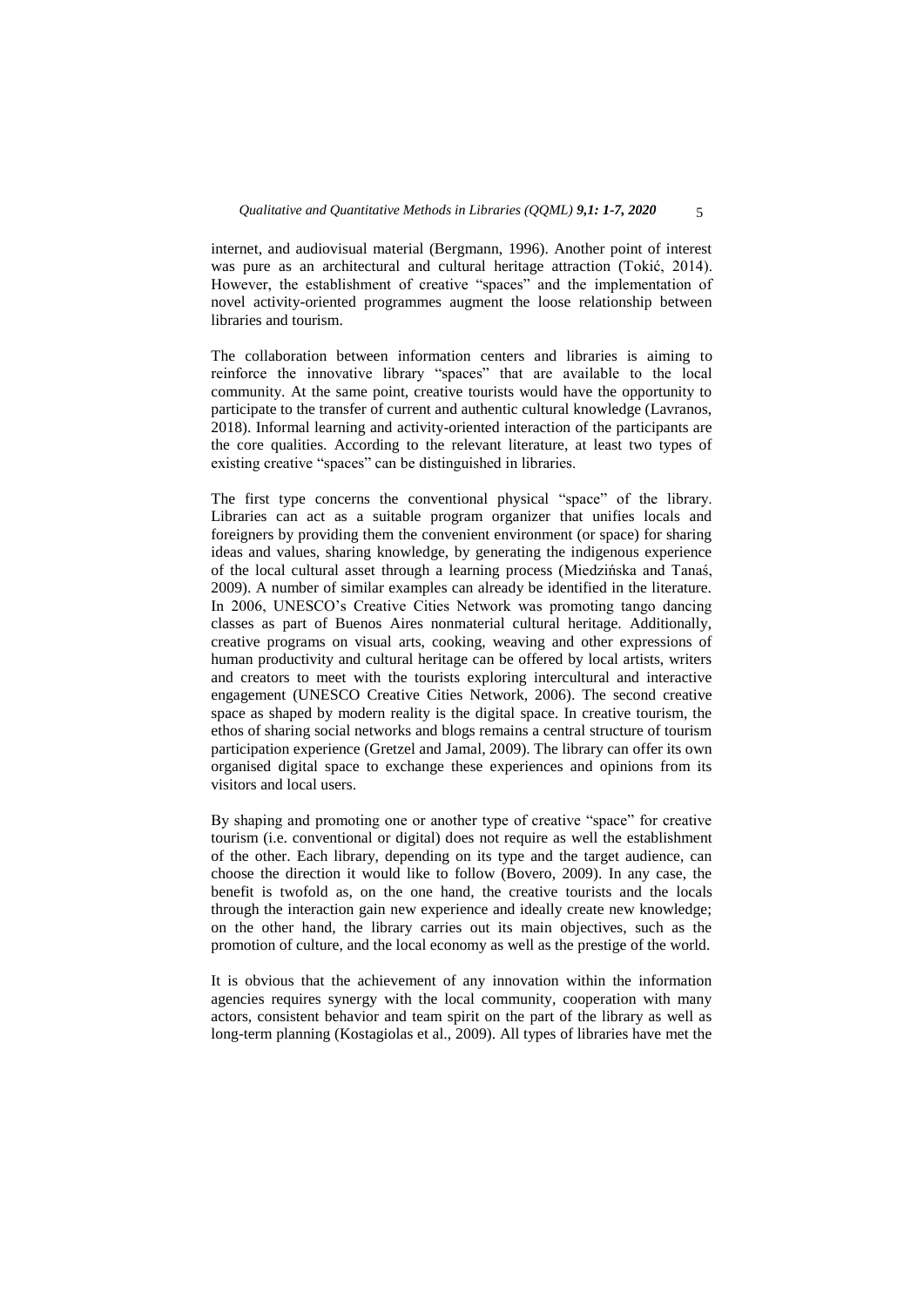#### 6 *Charilaos Lavranos et al*

requirements of organising creative venues, and although public libraries seem more suitable for ventures such as the social opening to creative tourism, no kind of library would be right to exclude. Academic or research libraries with creative moods and spaces can support activity-oriented programs for nonresidents interested in experimenting with something novel.

#### **4. Conclusions**

Tourism is firmly connected with cultural heritage. Nowadays, there are many opportunities for engagement and active participation of tourists in the local community. Furthermore, libraries are the dominant institutions in supporting and developing the local society and economy. Promoting creative tourism within library structures for innovation can affect only in a positive manner the participants. In conclusion, this paper presented creative tourism innovative activities related to the function of libraries through the development of creative "spaces". The outcomes of this brief review would be of interest in terms of better understanding how libraries as creative "spaces" provide opportunities for many forms of cultural participation, developing creativity in tourism experiences. Through all these, it is obvious that a great field of research in ways and means of exploring the potentials and developing synergies between the creative tourism industry and libraries has been set providing opportunities about the establishment of collaborative networks between creative industry and libraries for the promotion of cultural heritage in the context of tourism (e.g., promoting inter-culturalism through the organisation of cultural, artistic and educational activities, organising joint actions that will allow the exchange of experience between tourists and locals) that can be available to diverse audiences across the globe.

#### **References**

Bergmann, H., (1996). Newspaper Interlending. Back to Library Tourism? *Resource Sharing & Information Networks*, Vol. 12, No.1, 55 - 58.

Bovero, E. (2009): Cultural tourism and libraries. New learning needs for information professionals. Proceedings of the *World Library and Information Congress:* 75th IFLA General Conference and Council, 1- 16.

Boyes, B., (2017). Creative Spaces Impact Framework for libraries, available at: https://realkm.com/2017/07/05/creative-spaces-impact-framework-for-libraries/ (accessed 21 May 2019).

Boyle, E., Collins, M., Kinsey, R., Nooman., C. and Pocock et al., (2014). Creative spaces in public libraries: a tool kit, Available at: https://docs.wixstatic.com/ugd/1f8737\_b95db01c2dae45b5a1c1723587fea103.pdf

(accessed 21 May 2019).

Dilevko, J. and Dali, K., (2004). Improving Collection Development and Reference Services for Interdisciplinary Fields through Analysis of Citation Patterns: An Example Using Tourism Studies, *College & Research Libraries*, Vol. 65, No. 3, 216 - 241.

Evans, G., (2015). Creative Spaces and the Art of Urban Living, in T. Edensor, D. Leslie, S. Millington and N. Rantisi (eds.) *Spaces of Vernacular Creativity: Rethinking the Cultural Economy*, Routledge, 3 - 17.

Gretzel, U. and Jamal, T., (2009). Conceptualizing the Creative Tourist Class: